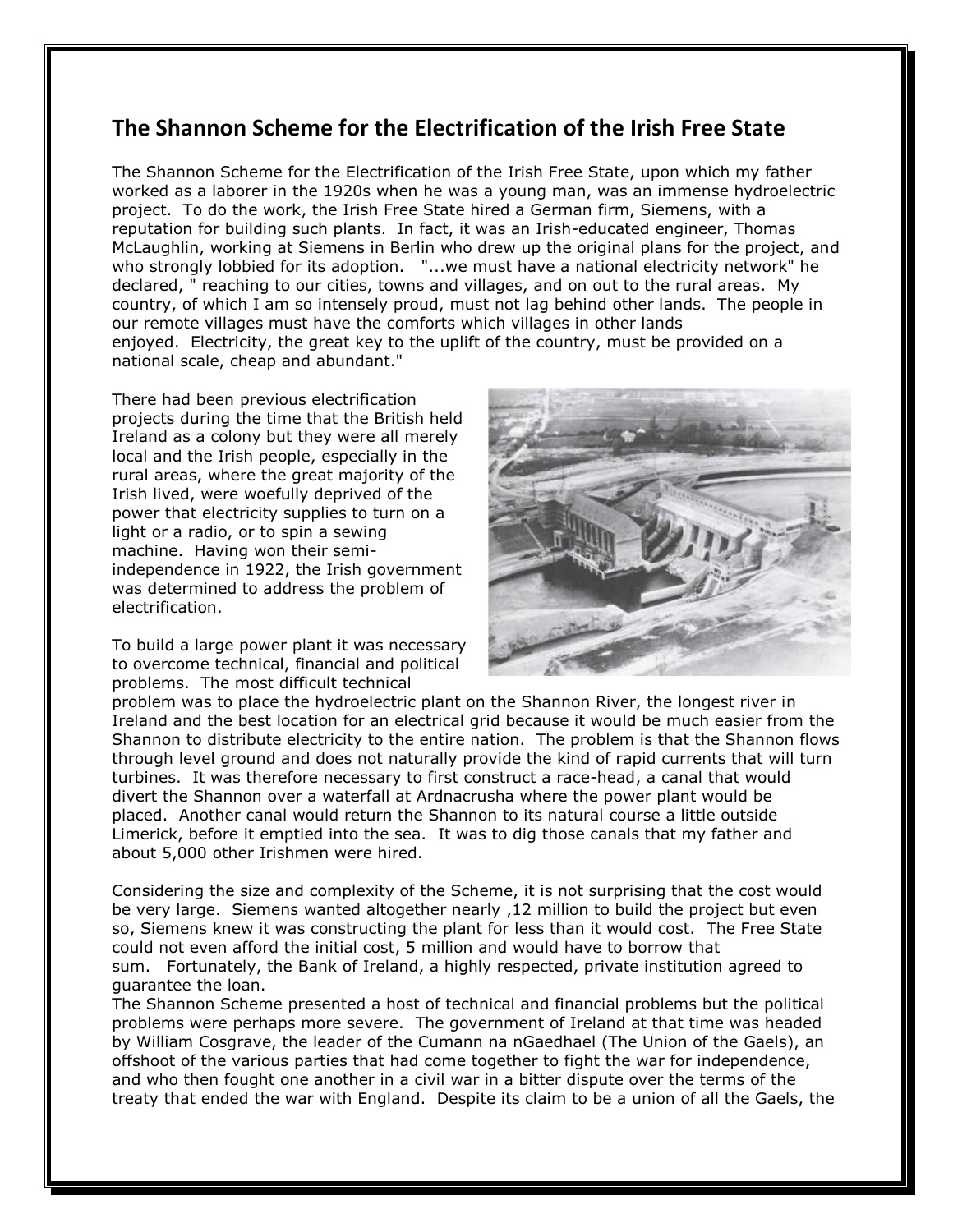Cumann na nGaedhael was only one of several parties in the new Irish Dáil, and the opposition parties were sure to raise objections.

The Labour Party objected that the government would not pay the workers a decent wage, or provide them with decent housing or decent food. Sure enough, almost as soon as construction began, there was a strike by workers who wanted higher wages and better living conditions. The Cosgrave government scoffed at the strike, arguing that fewer than thirty workers walked out, nearly all of whom returned to the project when they realized that the government would make no concessions to them.

My father probably would have agreed with the government if he were employed on the project at the time of the strike. Before being hired on the Shannon Scheme, he lived at home with his parents in Galway, a bit west of Spiddal, in a dirt-floor cottage, without electricity and without indoor plumbing. For heat the family had to dig up and cart peat from a nearby bog. In comparison, the barracks (or huts) provided by the government were warm and dry, and had electricity and indoor plumbing. The wages my father was paid for a 50-hour week were between 20 and 25 shillings, most of which he sent home to his parents. Others might have resented conditions at Ardnacrucha, but not my father.

The Sinn Féin party also opposed the Scheme, mainly because of its cost, but Sinn Féin had no official voice in the government. It had won more seats than any other party in the 1923 election but it would not occupy those seats because its members would not swear loyalty to the English Crown. Eamon de Valera, the recognized head of Sinn Féin, was also incensed that a German firm had been hired to work on the project. In his belief that the Irish should do for themselves, he suggested that the Free State should limit itself to a less daunting project, a dam on the Liffey River, for example, which would train Irish engineers. When Ireland finally had a sufficient corps of engineers, there would be time to tackle something as challenging as the Shannon Scheme.

There was opposition to the Shannon Scheme even within the Cumann na nGaehhael party. Although Cosgrave was one of the founders of the party and was head of the cabinet, he usually deferred to the members of the cabinet, so the government was really run by department heads with very little interference. The most influential department of all was the Finance Department because Cosgrave gave first priority to an austerity budget. He wanted to reduce income taxes by almost any means available, like reducing old age pensions, and in that endeavor he relied mostly on the Finance Department, controlled by Joseph Brennan. Brennan naturally rejected the Shannon Scheme because of its large cost.

On the other side, Patrick McGilligan, head of the Industry and Commerce Department, strongly supported the Shannon Scheme despite its costs, and if anyone deserves the title of the Scheme's father, it is McGilligan. It was he who first brought the Scheme to the attention of McLaughlin and it was he who most persuasively answered objections to the Scheme. To de Valera's objection that it should be Irish engineers, not Germans, who should be hired for the Shannon Scheme, McGilligan argued that the use of a German firm would be way of declaring economic independence from the English. To those who argued that the government could not afford the expense, he pointed out that the electrification of the nation should be seen as an investment that would pay for itself in time as more and more subscribers signed up to enjoy the benefits of electricity. He also argued that the ability of the new government to successfully complete so large a project would demonstrate the ability of the Irish to rule themselves and would help knit up the divisions of the civil war. Cosgrave eventually sided with McGilligan by "promoting" Brennan out of the Finance Department.